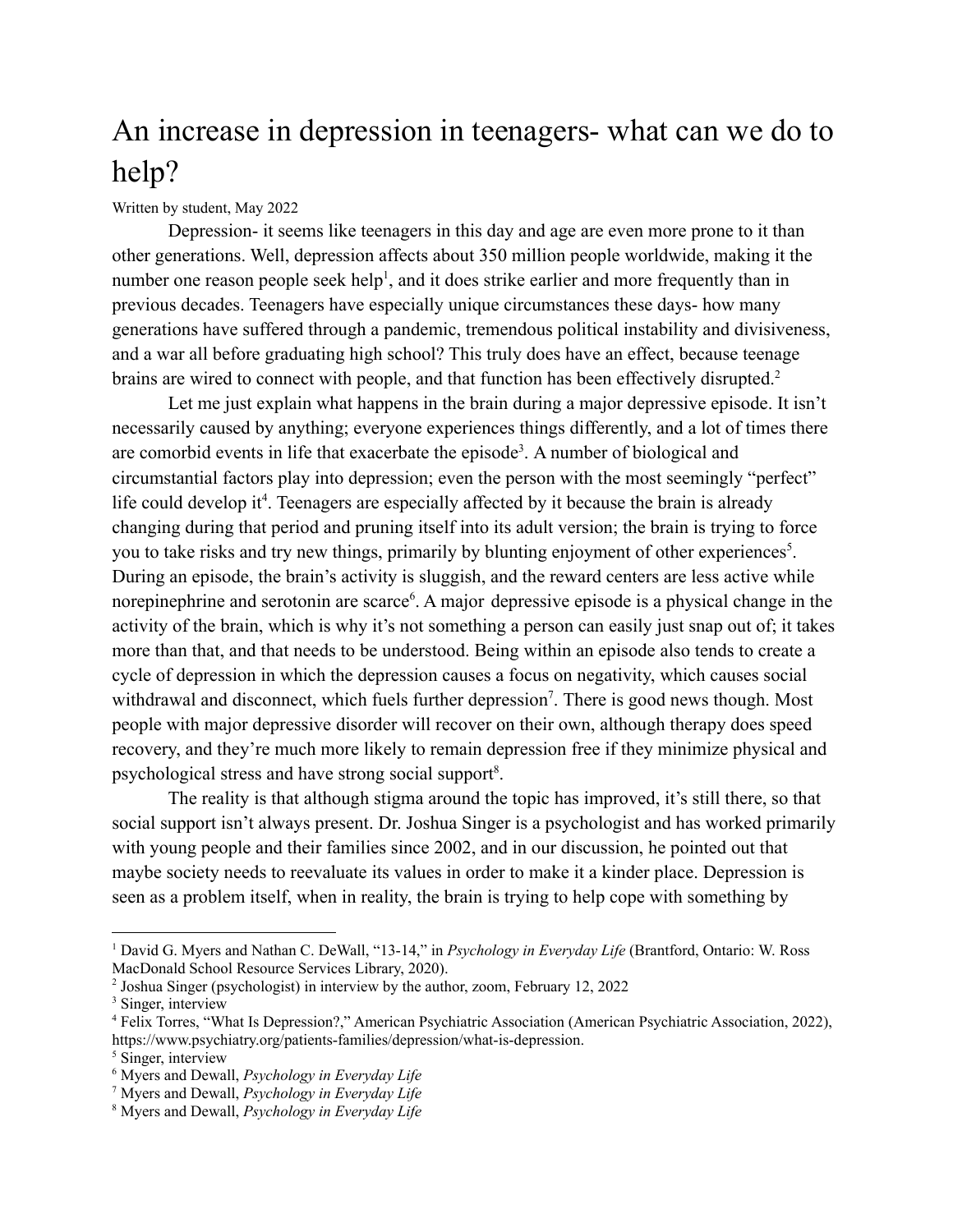creating depression<sup>9</sup>. If we can shift to a more curious mindset to look for the reason the depression appeared and help that, rather than "solving" the depression, we can get to the root cause and better help ourselves and the people we care about<sup>10</sup>. Society as a whole needs to begin taking those tiny steps to reach that more understanding, kind place.

During a depressive episode, there's a sense of isolation. It's already difficult to understand oneself and what may be wrong, so when it feels like no one else understands either, the isolation grows<sup>11</sup>. To counter that, we simply need more kindness in the world, more listeners<sup>12</sup>. How often do people everywhere truly listen and understand as opposed to waiting their turn to talk? Nowadays, maybe not too often. And it's sad that we can't understand each other as well. We need to make an effort to do better, understand, and listen when people need us to.

The world today is also brutally performance-driven. All work, no play. People are expected to be constantly productive, accomplish incredible things, do the work- the homework, the service, the family things, the hard classes, the extras, the everything. This mindset of accomplishing the most and the best creates an abundance of shame when you are working through something that doesn't allow you to be that productive all the time<sup>13</sup>. We need to consider how we impact each other with the things we say or do, and we need to take care of ourselves and each other. The mindsets ingrained into us by society aren't always beneficial; balance is needed<sup>14</sup>. If we can balance our lives better, change the mindset, we can take away some of that shame around the inability to accomplish ultimate productivity and thus take away some of the fear and discomfort around mental health topics.

So, what could help cope with depression? Try switching from a mindset of improvement to a mindset of compassion<sup>15</sup>. You don't need to be critical of it or yourself to improve; creating self-compassion can allow space to breathe, to break the negative thought to depression cycle up<sup>16</sup>. That and simple basic hygiene and care for oneself tends to help people stabilize their mental state just a little bit more<sup>17</sup>.

Dr. Singer also provided some advice. For the people with depression: It's normal and nothing to be ashamed of; we all go through ups and downs differently, and even therapists go to therapy sometimes to stay healthy. For the loved ones of people with depression: "Don't be afraid of feelings." Rather than trying so hard to protect them from feeling bad by not saying the wrong thing, we can make ourselves more vulnerable and imperfect. Listen, try to understand, and check on them- how they're really feeling.

- <sup>11</sup> Singer, interview
- <sup>12</sup> Singer, interview
- <sup>13</sup> Singer, interview
- <sup>14</sup> Singer, interview
- <sup>15</sup> Singer, interview
- <sup>16</sup> Singer, interview
- <sup>17</sup> Singer, interview

<sup>&</sup>lt;sup>9</sup> Singer, interview

<sup>&</sup>lt;sup>10</sup> Singer, interview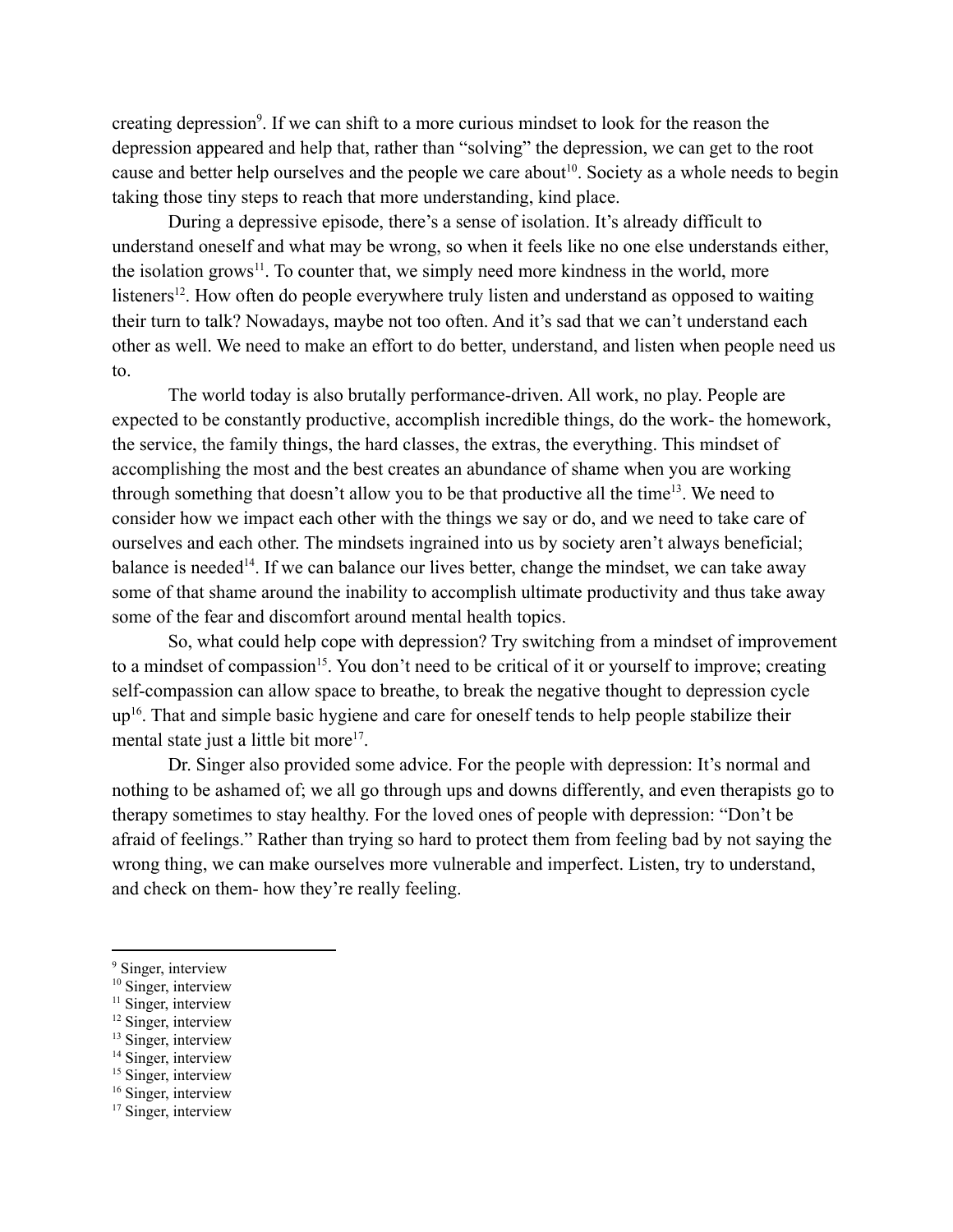People have a lack of understanding of depression, among other mental illnesses, even in this day and age, and we as a society have to do a better job to listen, to understand, and to support ourselves and the people around us. Mental health doesn't have to be a stigmatized and misunderstood topic going forward; it's a normal part of humanity that needs to be taken as much care of as we would other health struggles. "There is no mental health. There's only health." --Dr. Singer.